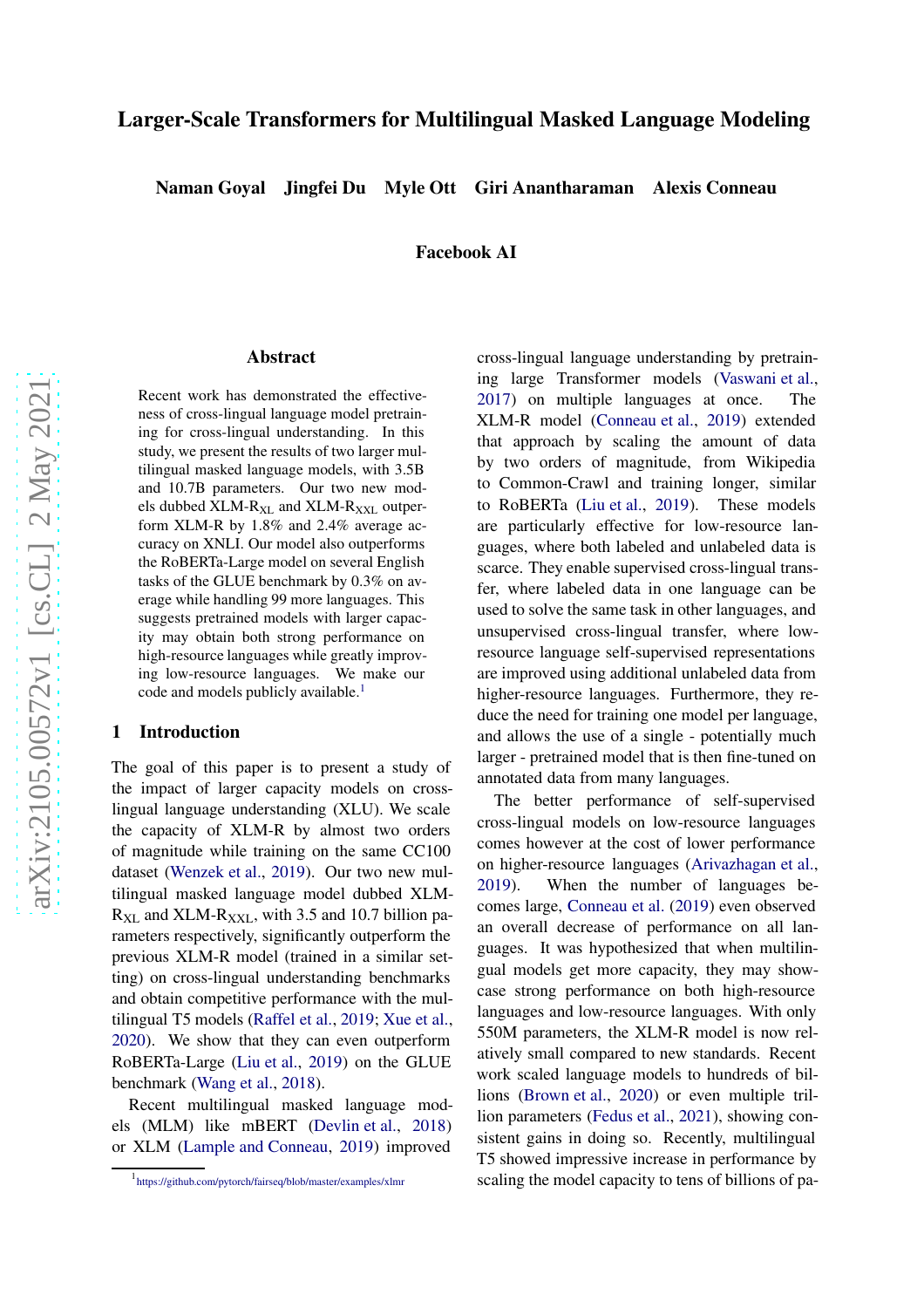rameters. Our study complements these findings by showing the impact of larger capacity models on the important pretraining task of *multilingual* masked language modeling. We show promising results for cross-lingual understanding: XLM- $R_{XXL}$  can both obtain a new state of the art on some cross-lingual understanding benchmarks and outperform the RoBERTa-Large model on the English GLUE benchmark [\(Wang et al.,](#page-4-4) [2018](#page-4-4)). This suggests that very large-scale multilingual models may be able to benefit from the best of both worlds: obtaining strong performance on high-resource languages while still allowing for zero-shot transfer and low-resource language understanding.

## 2 Pretraining and evaluation

In this section, we describe the model we use and how we scale it, as well as the data and tasks we use for pretraining and evaluation.

#### 2.1 Multilingual masked language models

We use a Transformer model [\(Vaswani et al.,](#page-4-7) [2017\)](#page-4-7) trained with the multilingual MLM objective [\(Devlin et al.](#page-4-5), [2018](#page-4-5); [Lample and Conneau,](#page-4-6) [2019\)](#page-4-6) using only monolingual data. We sample streams of text from each language and train the model to predict the masked tokens in the input. We use the same learning procedure as XLM-R. We apply subword tokenization directly on raw text data using Sentence Piece [\(Kudo and Richardson](#page-4-12), [2018\)](#page-4-12) with a unigram language model [\(Kudo,](#page-4-13) [2018](#page-4-13)) just like in XLM-R. We sample batches from different languages using the same sampling distribution as [Conneau et al.](#page-4-8) [\(2019](#page-4-8)), with  $\alpha = 0.3$ , and without language embeddings. We use a large vocabulary size of 250K with a full softmax and train two different models: XLM-R<sub>XL</sub> ( $L = 36$ , H = 2560,  $A = 32$ , 3.5B params) and XLM-R<sub>XXL</sub> (L  $= 48$ , H = 4096, A = 32, 10.7B params). We pretrain the models on the CC100 dataset, which corresponds to 167B tokens in 100 languages. We compare our approach to previous results as well as the mT5 baselines, which were pretrained on the larger mC4 corpus of 6.4T tokens.

### 2.2 Evaluation

To evaluate our models, we use cross-lingual natural language inference and question answering for cross-lingual understanding, and the GLUE benchmark for monolingual English evaluation.

Cross-lingual Natural Language Inference. The XNLI dataset [\(Conneau et al.](#page-4-14), [2018](#page-4-14)) comes with ground-truth dev and test sets in 15 languages, and a ground-truth English training set. The training set has been machine-translated to the remaining 14 languages, providing synthetic training data for these languages as well. We evaluate our model on cross-lingual transfer from English to other languages. We also consider two machine translation baselines: (i) *translate-test*: dev and test sets are machine-translated to English and a single English model is used (ii) *translate-trainall*: the English training set is machine-translated to each language and we fine-tune a multilingual model on all training sets. For the translations, we use the original data provided by the XNLI project for consistency.

Cross-lingual Question Answering. We use MLQA and XQuad benchmarks from [Lewis et al.](#page-4-15) [\(2019](#page-4-15)) and [Artetxe et al.](#page-4-16) [\(2019](#page-4-16)), which extend SQuAD [\(Rajpurkar et al.](#page-4-17), [2016](#page-4-17)) to more languages. We report F1 score and exact match (EM) score for cross-lingual transfer from English.

The English GLUE Benchmark. We evaluate English performance on the GLUE benchmark [\(Wang et al.,](#page-4-4) [2018](#page-4-4)) which gathers multiple classification tasks, such as MNLI [\(Williams et al.](#page-4-18), [2017](#page-4-18)), SST-2 [\(Socher et al.](#page-4-19), [2013\)](#page-4-19) or QNLI [\(Rajpurkar et al.](#page-4-20), [2018](#page-4-20)).

### 2.3 Training details

We use model parallelism based on tensor parallel [\(Shoeybi et al.,](#page-4-21) [2019](#page-4-21)) for scaling models.  $XLM-R_{XL}$  uses model parallel size of 2 and  $XLM R_{XXL}$  used 8. Compared to previous XLM-R models, we reduce the batch size and number of updates significantly to keep the compute of the new models similar (see Table [5\)](#page-3-0). For both models, we use batch size of 2048 and train for 500,000 updates. We use pre-LayerNorm setting for both the models which was more stable during training.

For all the tasks in finetuning, we use batch size of 32 and train for 10 epochs. We do early stopping based on the average valid metrics across all languages and report test results.

### 3 Analysis and Results

In this section, we present our results and compare  $XLM-R_{XL}$  and  $XLM-R_{XXL}$  performance to other methods from previous work.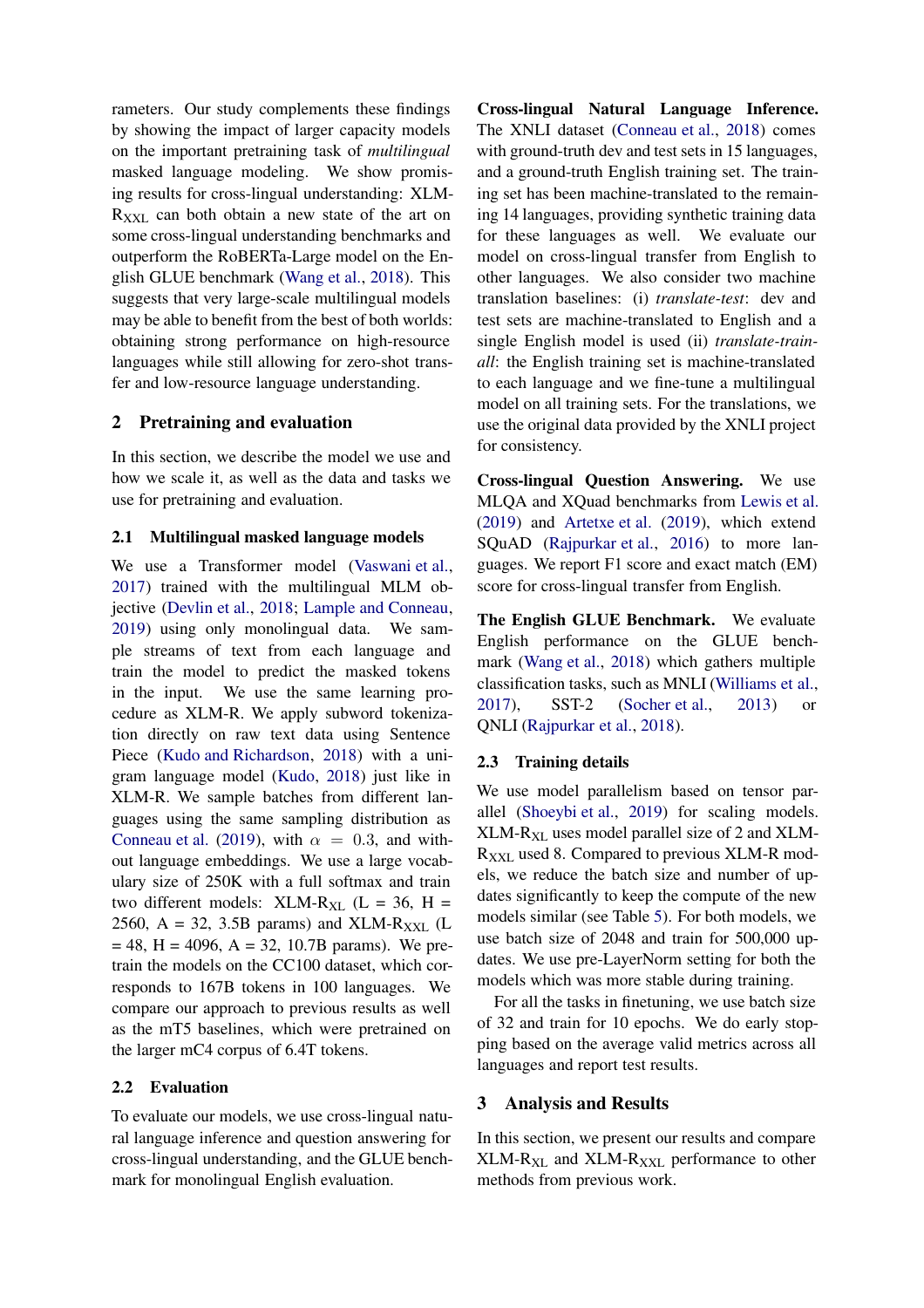<span id="page-2-0"></span>

| Model                                                               | Data (#tok)                                                                   | en                           | fr                           | es                           | de                           | el                           | bg                           | ru                           | tr                           | ar                           | vi                           | th                           | zh                           | hi                           | <b>SW</b>                    | <b>ur</b>                    | Avg                          |
|---------------------------------------------------------------------|-------------------------------------------------------------------------------|------------------------------|------------------------------|------------------------------|------------------------------|------------------------------|------------------------------|------------------------------|------------------------------|------------------------------|------------------------------|------------------------------|------------------------------|------------------------------|------------------------------|------------------------------|------------------------------|
|                                                                     | Fine-tune multilingual model on English training set (Cross-lingual Transfer) |                              |                              |                              |                              |                              |                              |                              |                              |                              |                              |                              |                              |                              |                              |                              |                              |
| mBERT<br><b>XLM</b>                                                 | Wikipedia                                                                     | 80.8<br>83.2                 | 64.3<br>76.5                 | 68.0<br>76.3                 | 70.0<br>74.2                 | 65.3<br>73.1                 | 73.5<br>74.0                 | 73.4<br>73.1                 | 58.9<br>67.8                 | 67.8<br>68.5                 | 49.7<br>71.2                 | 54.1<br>69.2                 | 60.9<br>71.9                 | 57.2<br>65.7                 | 69.3<br>64.6                 | 67.8<br>63.4                 | 65.4<br>71.5                 |
| mT5-Base<br>mT5-Large<br>$mT5-XL$<br>mT5-XXL                        | mC <sub>4</sub><br>(6.4T)                                                     | 84.7<br>89.4<br>90.6<br>91.6 | 73.3<br>79.8<br>82.2<br>84.5 | 78.6<br>84.1<br>85.4<br>87.7 | 77.4<br>83.4<br>85.8<br>87.3 | 77.1<br>83.2<br>85.4<br>87.3 | 80.3<br>84.2<br>81.3<br>87.8 | 79.1<br>84.1<br>85.3<br>86.9 | 70.8<br>77.6<br>80.4<br>83.2 | 77.1<br>81.5<br>83.7<br>85.1 | 69.4<br>75.4<br>78.6<br>80.3 | 73.2<br>79.4<br>80.9<br>81.7 | 72.8<br>80.1<br>82.0<br>83.8 | 68.3<br>73.5<br>77.0<br>79.8 | 74.2<br>81.0<br>81.8<br>84.6 | 74.1<br>80.3<br>82.7<br>83.6 | 75.4<br>81.1<br>82.9<br>84.5 |
| $XLM-RBase$<br>$XLM-RLarge$<br>$XLM-RXI$<br>XLM-R <sub>XXL</sub>    | <b>CC100</b><br>(167B)                                                        | 85.8<br>89.1<br>90.7<br>91.6 | 79.7<br>84.1<br>85.5<br>86.2 | 80.7<br>85.1<br>86.5<br>87.3 | 78.7<br>83.9<br>84.6<br>87.0 | 77.5<br>82.9<br>84.0<br>85.1 | 79.6<br>84.0<br>85.2<br>85.7 | 78.1<br>81.2<br>82.7<br>82.5 | 74.2<br>79.6<br>81.7<br>82.0 | 73.8<br>79.8<br>81.6<br>82.5 | 76.5<br>80.8<br>82.4<br>83.0 | 74.6<br>78.1<br>79.4<br>79.5 | 76.7<br>80.2<br>81.7<br>82.6 | 72.4<br>76.9<br>78.5<br>79.8 | 66.5<br>73.9<br>75.3<br>76.2 | 68.3<br>73.8<br>74.3<br>74.9 | 76.2<br>80.9<br>82.3<br>83.1 |
|                                                                     | Translate everything to English and use English-only model (TRANSLATE-TEST)   |                              |                              |                              |                              |                              |                              |                              |                              |                              |                              |                              |                              |                              |                              |                              |                              |
| RoBERTa                                                             | $CC-En$                                                                       | 91.3                         | 82.9                         | 84.3                         | 81.2                         | 81.7                         | 83.1                         | 78.3                         | 76.8                         | 76.6                         | 74.2                         | 74.1                         | 77.5                         | 70.9                         | 66.7                         | 66.8                         | 77.8                         |
|                                                                     | Fine-tune multilingual model on all training sets (TRANSLATE-TRAIN-ALL)       |                              |                              |                              |                              |                              |                              |                              |                              |                              |                              |                              |                              |                              |                              |                              |                              |
| mT5-Base<br>mT5-Large<br>$mT5-XL$<br>$mT5-XXL$                      | mC <sub>4</sub><br>(6.4T)                                                     | 82.0<br>88.3<br>90.9<br>92.7 | 74.4<br>80.3<br>84.2<br>87.2 | 78.5<br>84.1<br>86.8<br>89.4 | 77.7<br>84.0<br>86.8<br>89.8 | 78.1<br>83.7<br>86.4<br>89.5 | 79.1<br>84.9<br>87.4<br>90.0 | 77.9<br>83.8<br>86.8<br>89.1 | 72.2<br>79.8<br>83.1<br>86.5 | 76.5<br>82.0<br>84.9<br>87.6 | 71.5<br>76.4<br>81.3<br>84.3 | 75.0<br>79.9<br>82.3<br>85.6 | 74.8<br>81.0<br>84.4<br>87.1 | 70.4<br>75.9<br>79.4<br>83.8 | 74.5<br>81.3<br>83.9<br>87.5 | 76.0<br>81.7<br>84.0<br>86.5 | 75.9<br>81.8<br>84.8<br>87.8 |
| $XLM-R_{Base}$<br>$XLM-RLarge$<br>$XLM-RXL$<br>XLM-R <sub>XXL</sub> | CC100<br>(167B)                                                               | 85.4<br>89.1<br>91.1<br>91.5 | 81.4<br>85.1<br>87.2<br>87.6 | 82.2<br>86.6<br>88.1<br>88.7 | 80.3<br>85.7<br>87.0<br>87.8 | 80.4<br>85.3<br>87.4<br>87.4 | 81.3<br>85.9<br>87.8<br>88.2 | 79.7<br>83.5<br>85.3<br>85.6 | 78.6<br>83.2<br>85.2<br>85.1 | 77.3<br>83.1<br>85.3<br>85.8 | 79.7<br>83.7<br>86.2<br>86.3 | 77.9<br>81.5<br>83.8<br>83.9 | 80.2<br>83.7<br>85.3<br>85.6 | 76.1<br>81.6<br>83.1<br>84.6 | 73.1<br>78.0<br>79.8<br>81.7 | 73.0<br>78.1<br>78.2<br>80.6 | 79.1<br>83.6<br>85.4<br>86.0 |

Table 1: **Results on cross-lingual classification (XNLI).** We report the accuracy on each of the 15 XNLI languages and average accuracy, and specify the dataset and its corresponding size in number of tokens. We report results of XLM-R models with increasing capacity, from 270M (Base), 550M (Large), 3.5B (XL) to 10.7B (XXL) parameters.

Cross-lingual understanding results. On XNLI, we observe in Table [1](#page-2-0) that scaling the capacity from XLM-R<sub>Large</sub> to XLM-R<sub>XL</sub> leads to an average accuracy improvement of 1.4 on zero-shot cross-lingual transfer and 1.8 on multilingual fine-tuning. When scaling even further to  $XLM-R_{XXL}$ , we observe a total improvement of 2.2 on zero-shot and 2.4 on translate-train-all compared to  $XLM-R_{XL}$ , with a new state of the art on French, Vietnamese and Hindi. On MLQA, in Table [4,](#page-3-1) we observe even larger gains for cross-lingual zero-shot transfer, where scaling from  $XLM-R_{Large}$  to  $XLM-R_{XXL}$  leads to improvements of 4.1 F1 and 3.9 EM scores on average. Similarly, on XQuad we observe improvements of 4.4 F1 and 5.5 scores, with new state-of-the-art results on Arabic, German, Greek and Russian (see Table [3\)](#page-3-2).

Comparison to monolingual English model. For smaller-capacity models like the Base and

<span id="page-2-1"></span>

| Model                      |     | #lgs   MNLI | QNLI QQP |      | <b>SST</b> | MRPC   Avg |      |
|----------------------------|-----|-------------|----------|------|------------|------------|------|
| RoBERTa <sup>†</sup>       |     | 90.2        | 94.7     | 92.2 | 96.4       | 90.9       | 92.9 |
| $XLM-RLarge$               | 100 | 88.9        | 93.8     | 92.3 | 95.0       | 89.5       | 91.9 |
| $\text{XLM-R}_{\text{XL}}$ | 100 | 90.4        | 94.9     | 92.5 | 96.6       | 90.4       | 93.0 |
| XLM-R <sub>XXL</sub>       | 100 | 90.9        | 95.0     | 92.6 | 96.7       | 90.7       | 93.2 |

Table 2: GLUE dev results

Large version of XLM-R, it was shown that the more languages are considered the lower the performance [\(Conneau et al.](#page-4-8), [2019\)](#page-4-8), in particular on high-resource languages. For instance, XLM- $R_{Large}$  was outperformed by RoBERTa<sub>Large</sub> by 1% accuracy on average on several downstream tasks from the GLUE benchmark, as illustrated in Tabl[e2.](#page-2-1) With larger capacity, we now observe that  $XLM-R<sub>XXL</sub>$  is able to outperform RoBERTa<sub>Large</sub> by 0.3 dev points, going from 92.9 to 93.2 average accuracy, while handling 99 more languages. While a  $RoBERTa<sub>XXL</sub>$  model may outperform  $XLM-R_{XXL}$ , we believe it interesting to notice that with more capacity, a multilingual model can get strong high-resource performance while not losing its cross-lingual transfer ability for lower-resource languages. Given the compute needed for training such large-scale models, the possibility of training a single very large model on hundreds of languages with state-of-the-art performance on highresource languages is an encouraging result.

Discussion and comparison to mT5. Both mT5 and XLM-R models obtain strong performance on cross-lingual understanding benchmarks, as well as high performance on English benchmarks (see the score of 91.6 of mT5 $_{\text{XXL}}$  on English XNLI). Many hyperparameters are however different be-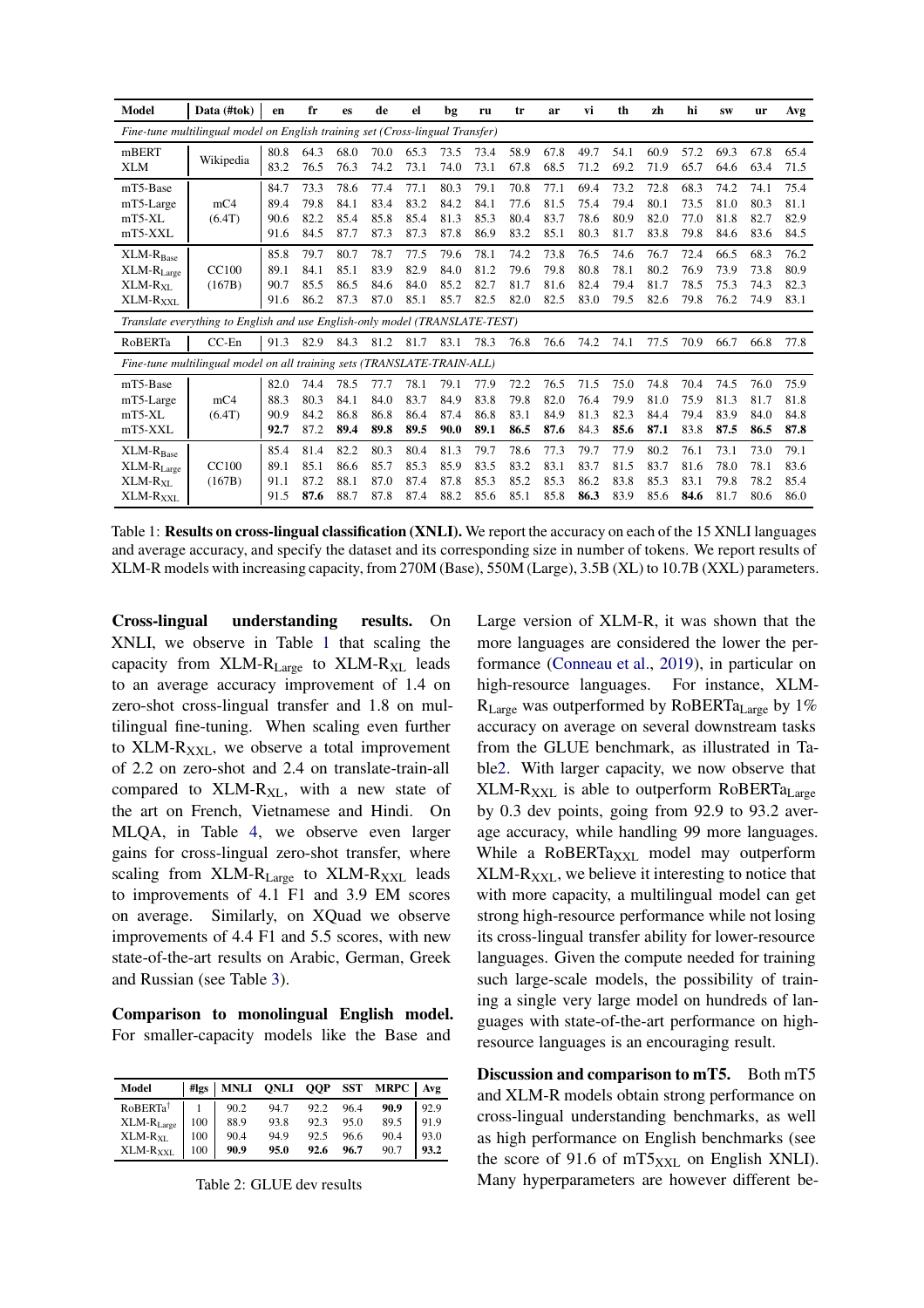<span id="page-3-2"></span>

| Model                                                                    | en          | ar          | de                                                                                                                      | el        | es                                                                              | hi | ru | th                  | tr | VÌ                                                                                                  | zh        | avg         |
|--------------------------------------------------------------------------|-------------|-------------|-------------------------------------------------------------------------------------------------------------------------|-----------|---------------------------------------------------------------------------------|----|----|---------------------|----|-----------------------------------------------------------------------------------------------------|-----------|-------------|
| Cross-lingual zero-shot transfer (models fine-tune on English data only) |             |             |                                                                                                                         |           |                                                                                 |    |    |                     |    |                                                                                                     |           |             |
| mT5-Large                                                                | 88.4/77.3   | 75.2 / 56.7 |                                                                                                                         |           |                                                                                 |    |    |                     |    | 80.0/62.9 77.5/57.6 81.8/64.2 73.4/56.6 74.7/56.9 73.4/62.0 76.5/56.3 79.4/60.3 75.9/65.5 77.8/61.5 |           |             |
| $mT5-XL$                                                                 | 88.8/78.1   | 77.4 / 60.8 |                                                                                                                         |           | 80.4/63.5 80.4/61.2 82.7/64.5 76.1/60.3 76.2/58.8 74.2/62.5 77.7/58.4 80.5/60.8 |    |    |                     |    |                                                                                                     | 80.5/71.0 | 79.5/63.6   |
| $mt5-XXL$                                                                | 90.9 / 80.1 |             | 80.3/62.6 83.1/65.5 83.3/65.5 85.1/68.1 81.7/65.9 79.3/63.6 77.8/66.1 80.2/60.9 83.1/63.6 83.1/73.4 82.5/66.8           |           |                                                                                 |    |    |                     |    |                                                                                                     |           |             |
| $\text{XLM-R}_{\text{Lare}}$                                             | 86.5/75.7   |             | 68.6 / 49.0 80.4 / 63.4 79.8 / 61.7 82.0 / 63.9 76.7 / 59.7 80.1 / 64.3 74.2 / 62.8 75.9 / 59.3 79.1 / 59.0 59.3 / 50.0 |           |                                                                                 |    |    |                     |    |                                                                                                     |           | 76.6 / 60.8 |
| XLM-R <sub>xL</sub>                                                      | 89.5/79.0   |             | 78.4/61.6 81.3/64.1                                                                                                     | 82.3/63.9 | 84.6/66.2 78.8/63.2 81.5/65.0                                                   |    |    | 76.0/65.5 73.9/57.9 |    | 81.7/61.8                                                                                           | 72.3/66.1 | 80.0/64.9   |
| $XLM-RXXL$                                                               | 89.3/79.4   |             | 80.1/63.7 82.7/65.8 83.4/65.5 83.8/66.0 80.7/65.4 82.4/65.4 76.6/65.6 76.8/61.7 82.2/63.0 74.1/67.4 81.1/66.3           |           |                                                                                 |    |    |                     |    |                                                                                                     |           |             |

Table 3: XQuad results (F1/EM) for each language.

<span id="page-3-1"></span>

| Model                                                                    | en          | es          | de          | ar          | hi          | VÌ          | zh          | Avg         |
|--------------------------------------------------------------------------|-------------|-------------|-------------|-------------|-------------|-------------|-------------|-------------|
| Cross-lingual zero-shot transfer (models fine-tune on English data only) |             |             |             |             |             |             |             |             |
| mT5-Large                                                                | 84.9/70.7   | 65.3/44.6   | 68.9/51.8   | 73.5/54.1   | 66.9 / 47.7 | 72.5/50.7   | 66.2/42.0   | 71.2/51.7   |
| $mT5-XL$                                                                 | 855/719     | 68.0/47.4   | 70.5/54.4   | 75.2/56.3   | 70.5/51.0   | 74.2/52.8   | 70.5/47.2   | 735/544     |
| $mT5-XXL$                                                                | 86.7/73.5   | 70.7 / 50.4 | 74.0 / 57.8 | 76.8 / 58.4 | 75.6 / 57.3 | 76.4 / 56.0 | 71.8/48.8   | 76.0 / 57.4 |
| $\text{XLM-R}_{\text{Large}}$                                            | 80.6/67.8   | 74.1/56.0   | 68.5/53.6   | 63.1/43.5   | 69.2/51.6   | 71.3/50.9   | 68.0 / 45.4 | 70.7 / 52.7 |
| $XLM-RMI$                                                                | 85 1 / 72.6 | 66.7/46.2   | 70.5 / 55.5 | 74.3/56.9   | 72.2/54.7   | 74.4/52.9   | 70.9/48.5   | 73.4 / 55.3 |
| $XLM-RXXL$                                                               | 85 5 / 72 4 | 68.6 / 48.4 | 72.7 / 57.8 | 75.4 / 57.6 | 73.7 / 55.8 | 76.0 / 55.0 | 71 7 / 48.9 | 74.8/56.6   |

Table 4: MLQA results (F1/EM) for each language.

tween mT5 and XLM-R models which makes difficult an apple-to-apple comparison. First, as shown in Table [5,](#page-3-0) the mT5 models are pretrained on the much larger mC4 dataset which contains around 6.4T tokens, which is 38 times bigger than CC100 (167B tokens). While XLM-RLarge was pretrained with more updates (6T tokens), the  $XLM-R_{XL}$  and  $XLM-R<sub>XXL</sub>$  models have seen less tokens (0.5T) during pretraining than their mT5 counterparts, although it also uses a bigger batch size (2048 over 1024 for mT5). Another difference is the context sequence length of 512 for XLM-R and 1024 for mT5. The mT5-XXL model also has slightly more parameters (13B over 10.7B). The larger number of updates combined with the larger dataset size may explain the larger improvement from the XL model to the XXL model in the case of mT5 (+3 average accuracy on XNLI), in which the additional capacity can exploit the large quantity of unlabeled mC4 data. We note however that the  $mT5_{XL}$  is outperformed by XLM-R<sub>XL</sub> on XNLI by 0.6% on average, on XQuad by 1.3% and on MLQA by 0.9% when considering average EM score. In comparison, gains of XLM-R from the

<span id="page-3-0"></span>

| Model               | Number of<br>parameters | <b>Dataset</b><br>name | <b>Dataset</b><br>size | Number of<br>training tokens | Batch<br>size | <b>Sequence</b><br>length |  |
|---------------------|-------------------------|------------------------|------------------------|------------------------------|---------------|---------------------------|--|
| $XLM-RLarge$        | 550M                    | CC100                  | 167B                   | 6T                           | 8192          | 512                       |  |
| XLM-R <sub>yi</sub> | 3.5B                    | <b>CC100</b>           | 167B                   | 0.5T                         | 2048          | 512                       |  |
| $XLM-RXXL$          | 10.7B                   | <b>CC100</b>           | 167B                   | 0.5T                         | 2048          | 512                       |  |
| $mt5-XL$            | 3.7B                    | mC <sub>4</sub>        | 6.4T                   | 1T                           | 1024          | 1024                      |  |
| $mt5-XXI$ .         | 13B                     | mc <sub>4</sub>        | 6.4T                   | 1T                           | 1024          | 1024                      |  |

Table 5: Comparison of datasets and pretraining details between XLM-R and mT5. We report dataset sizes and number of updates in terms of number of tokens.

XL to the XXL architecture are only of 0.6 on average. Another explanation may be that generative models scale better than masked language models. The difference in the nature of the pretraining dataset is particularly striking when looking at the variance of performance across languages. For example the mT5 $_{\text{XXL}}$  outperforms XLM-R<sub>XXL</sub> by 8.4 points on Swahili on XNLI zero-shot, while it only outperforms  $XLM-R_{XXL}$  by 1.4 average accuracy. These results may suggest that the CC100 dataset gets saturated with current larger-capacity models.

### 4 Conclusion

In this study, we scaled the model capacity of the XLM-R model up to 10.7B parameters and obtained stronger performance than previous XLM-R models on cross-lingual understanding benchmarks. We show that the additional capacity allows a multilingual model to outperform a the RoBERTa<sub>Large</sub> baseline on English benchmarks. Our technical study suggests that larger capacity multilingual model can obtain state-of-the-art cross-lingual understanding results while maintaining strong performance on high-resource languages. Our work provides an alternative to mT5 models, with new state-of-the-art performance on some languages, and publicly released code and models.